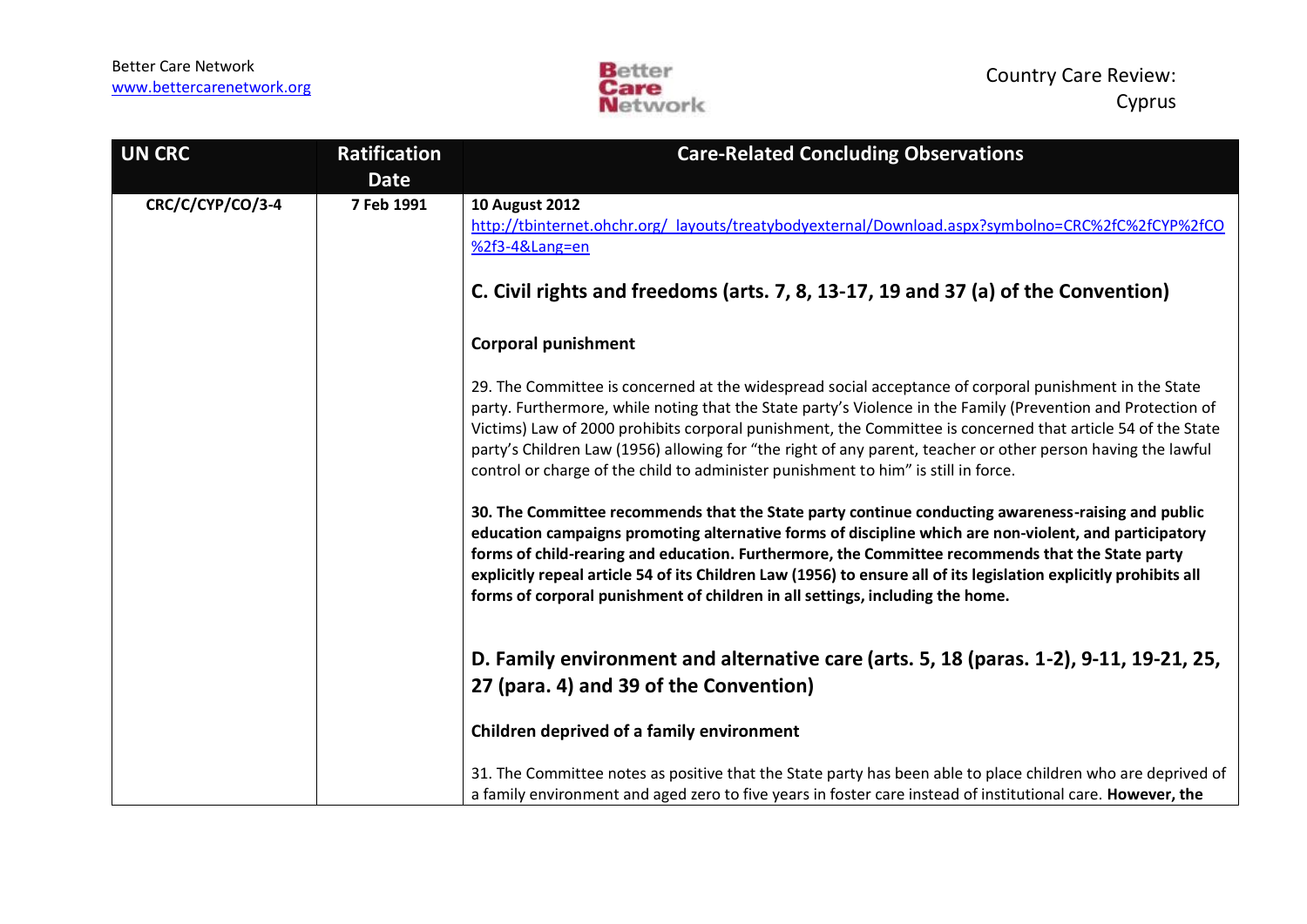

| Committee is concerned that children above the age of five years, particularly those with behavioral<br>difficulties, tended to be placed in institutional care. In that context, the Committee is also concerned about<br>the inadequacy of training provided to the care professionals at these care facilities.                                                                                                                                                                                                                                                                                                                                                                                                                                                                                                                               |
|--------------------------------------------------------------------------------------------------------------------------------------------------------------------------------------------------------------------------------------------------------------------------------------------------------------------------------------------------------------------------------------------------------------------------------------------------------------------------------------------------------------------------------------------------------------------------------------------------------------------------------------------------------------------------------------------------------------------------------------------------------------------------------------------------------------------------------------------------|
| 32. The Committee recommends that the State party strengthen the support provided to foster parents. In<br>doing so, it recommends that the State party pay particular attention to improving the proportion of<br>children deprived of a family environment and above the age of five years, and children with behavioural<br>difficulties, being placed in foster care. It further recommends that the State party ensure that adequate<br>training, including on the Convention, is provided to care givers at institutional child care facilities. In doing<br>so, it recommends that the State party establish a system for the regular evaluation of the quality of care<br>provided at such facilities and ensure that children in such care are ensured access to effective complaints<br>and remedy mechanism for abuse and/or neglect. |
| <b>Adoption</b>                                                                                                                                                                                                                                                                                                                                                                                                                                                                                                                                                                                                                                                                                                                                                                                                                                  |
| 33. The Committee notes that the State party is in the process of seeking legislative approval of a new<br>Adoption Bill. However, the Committee remains concerned that, pending the adoption of the new Bill, the<br>State party's adoption law is not in full compliance with the Convention and the Hague Convention on<br>Protection of Children and Cooperation in Respect of Inter-county Adoption.                                                                                                                                                                                                                                                                                                                                                                                                                                        |
| 34. The Committee recommends that the party expeditiously seek the enactment of its new Adoption Bill<br>and, in doing so, ensure that all aspects of its national and inter-country adoptions are in full compliance<br>with the Convention and the Hague Convention on Inter-country Adoption.                                                                                                                                                                                                                                                                                                                                                                                                                                                                                                                                                 |
| Violence against children, including abuse and neglect                                                                                                                                                                                                                                                                                                                                                                                                                                                                                                                                                                                                                                                                                                                                                                                           |
| 35. The Committee notes the State party's nationwide awareness campaign for 2007-2008 to sensitize the<br>public on the issue of domestic violence and child abuse and campaigns organised by the Advisory<br>Committee for the Prevention and Combating of Violence in the Family. However, the Committee remains<br>concerned at the continued prevalence of domestic violence against women and children and the socio-<br>cultural tolerance of it. In particular, the Committee is concerned that:                                                                                                                                                                                                                                                                                                                                          |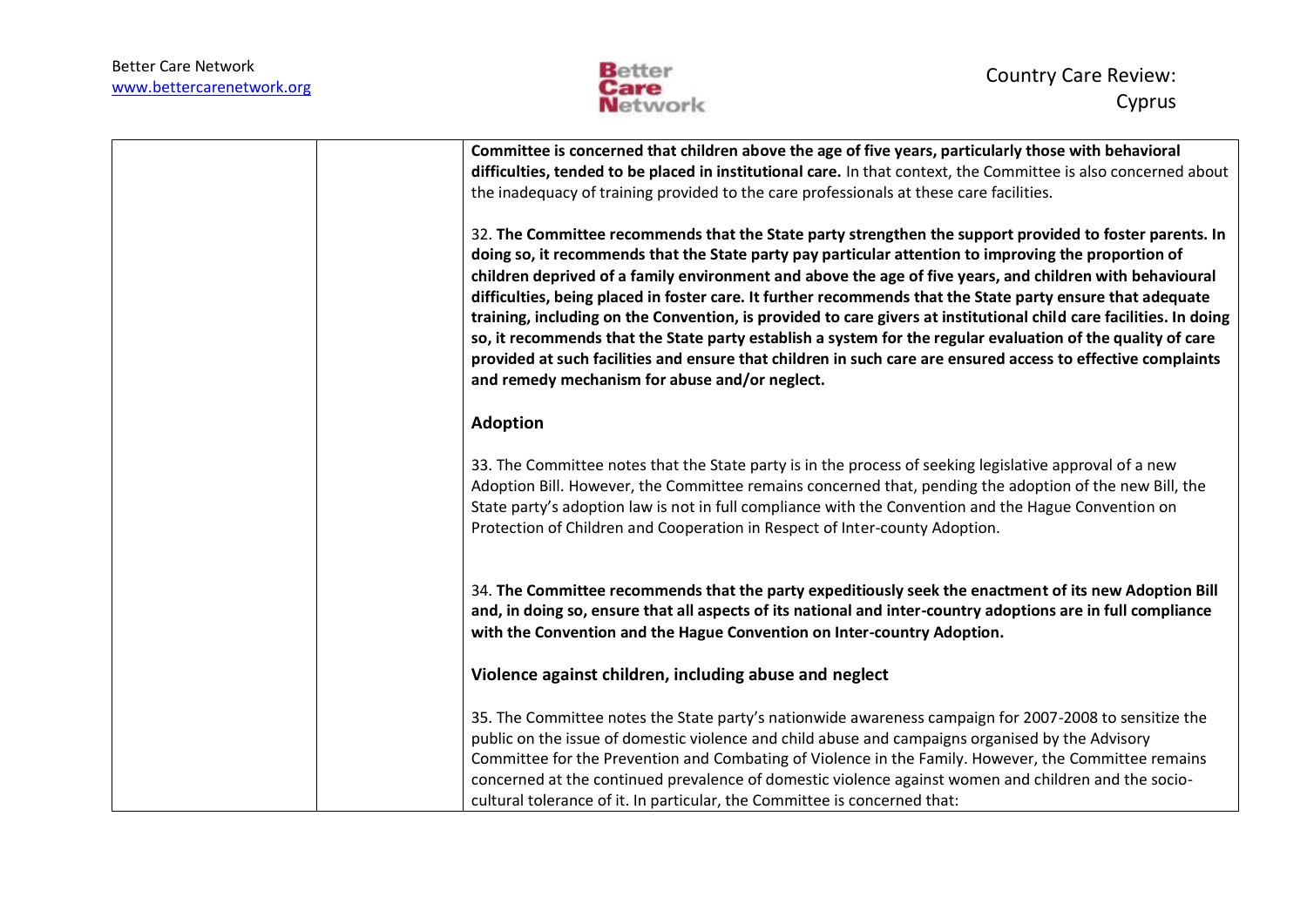

|  | (a) Existing measures taken against domestic violence are inadequate with the rates of such<br>violence remaining high and no evaluation on the effectiveness of such measures is conducted;                                                                                                                                        |
|--|-------------------------------------------------------------------------------------------------------------------------------------------------------------------------------------------------------------------------------------------------------------------------------------------------------------------------------------|
|  | (b) Large numbers of victims remain without support and shelters for their protection;                                                                                                                                                                                                                                              |
|  | (c) There remains a lack of statistical data on violence in the family, in spite of the Committee's<br>previous observation (CRC/C/15/Add.205, para. 45);                                                                                                                                                                           |
|  | (d) An effective and accessible system for reporting and investigating cases of domestic violence is<br>absent.                                                                                                                                                                                                                     |
|  | 36. The Committee urges the State party to expeditiously adopt an effective strategy to combat domestic<br>violence and to allocate the necessary human and financial resources for the implementation of this<br>strategy. In particular, the Committee urges the State party to:                                                  |
|  | (a) Undertake an independent and systematic evaluation on the effectiveness of current measures<br>to eradicate domestic violence, with a view to using the results of the evaluation to improve<br>such measures;                                                                                                                  |
|  | (b) Ensure that specialized shelters for victims or those at risk of violence are made available in<br>order to fully provide for their security as well as their physical and mental well-being;                                                                                                                                   |
|  | (c) Include specific information in its next periodic report on follow-up to cases of abuse reported<br>to the social welfare services, as well as information on the announced second research<br>project on the extent of child abuse in Cyprus, with re-emphasis on its previous<br>recommendation (CRC/C/15/Add.205, para. 46); |
|  | (d) Establish an accessible and effective mechanism for the prompt investigation and remedy of<br>cases of domestic violence.                                                                                                                                                                                                       |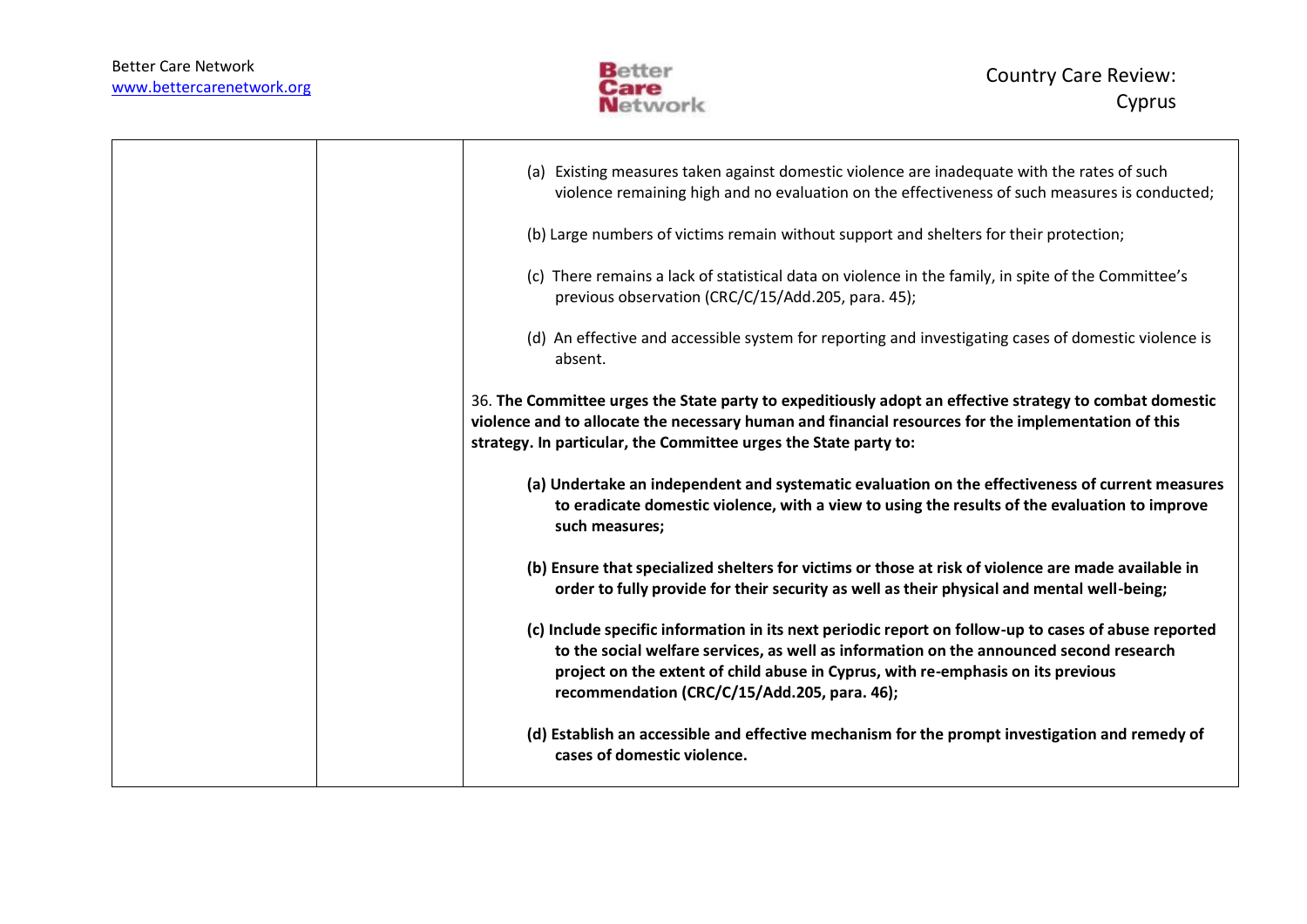

| Furthermore, the Committee also urges the State party to expeditiously ratify the Council of Europe<br>Convention on the Protection of Children against Sexual Exploitation and Sexual Abuse.                                                                                         |
|---------------------------------------------------------------------------------------------------------------------------------------------------------------------------------------------------------------------------------------------------------------------------------------|
| 37. With reference to the United Nations study on violence against children (A/61/299) and the<br>Committee's General Comment no. 13 (2011) on the right of the child to freedom from all forms of<br>violence, the Committee further encourages the State party:                     |
| (a) To prioritize the elimination of all forms of violence against children, including by ensuring the<br>implementation of the recommendations of the United Nations study on violence against<br>children, while paying particular attention to gender;                             |
| (b) To provide information concerning the implementation by the State party of the<br>recommendations of the study in its next periodic report, particularly those highlighted by the<br>Special Representative of the Secretary-General on Violence against children, in particular: |
| (i) the development in each State of a national comprehensive strategy to prevent and<br>address all forms of violence against children;                                                                                                                                              |
| (ii) the introduction of an explicit national legal ban on all forms of violence against<br>children in all settings;                                                                                                                                                                 |
| (iii) the consolidation of a national system of data collection, analysis and dissemination,<br>and a research agenda on violence against children.                                                                                                                                   |
| G. Special protection measures (arts. 22, 30, 38, 39, 40, 37 (b)-(d), and 32-36 of the<br>Convention)                                                                                                                                                                                 |
| Asylum-seeking, refugee and internally displaced children                                                                                                                                                                                                                             |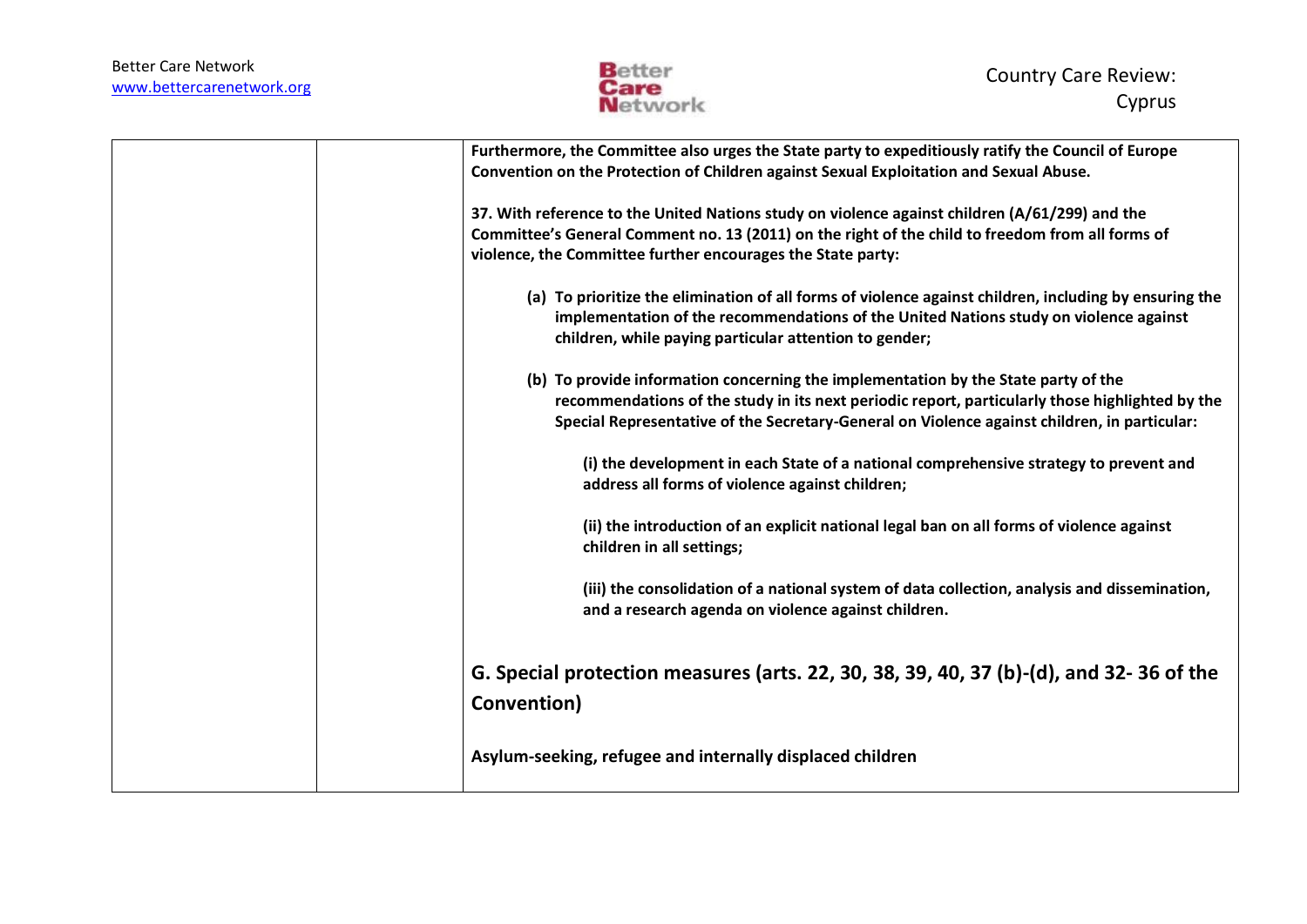

| 46. The Committee welcomes the State party's adoption of further amendments to its Refugee Law between<br>2002 and 2009 to further transpose the European Union Asylum Acquis and international protection<br>standards into its national law. However, the Committee remains deeply concerned about the situation of<br>asylum-seeking and refugee children in the State party, particularly with regard to:                                                                        |
|--------------------------------------------------------------------------------------------------------------------------------------------------------------------------------------------------------------------------------------------------------------------------------------------------------------------------------------------------------------------------------------------------------------------------------------------------------------------------------------|
| a) Persisting and serious ambiguity on the interpretation and implementation of the provisions of<br>Section 10 of the State party's Refugee Law relating to the representation of unaccompanied and<br>separated children in the asylum process, resulting in unaccompanied asylum-seeking children<br>remain without representation since 2009;                                                                                                                                    |
| b) Section 8 of the State party's Refugee Law limiting asylum-seekers' right to remain to the<br>administrative examination stage of their claim, resulting in asylum-seeking children awaiting<br>adjudication of their asylum claims by the Supreme Court being automatically considered illegal<br>migrants, depriving them of access to reception conditions, including welfare assistance and<br>medical care; and increasing their vulnerability to detention and deportation; |
| 47. The Committee urges the State party to take urgent and necessary measures, including to adequately<br>address the situation of asylum-seeking children and, in doing so, take every necessary measure to:                                                                                                                                                                                                                                                                        |
| a) Expeditiously give full effect to the provisions of its Refugee Law, in accordance with the<br>European Union Asylum Acquis and international protection standards, to guarantee<br>separated and unaccompanied children legal representation in the asylum process;                                                                                                                                                                                                              |
| b) Bring Section 8 of its Refugee Law in line with international protection standards to ensure that<br>the right to remain is not limited to the administrative examination stage of a claim, and that<br>while awaiting the determination of a claim, applicants are ensured continued access to<br>essential services                                                                                                                                                             |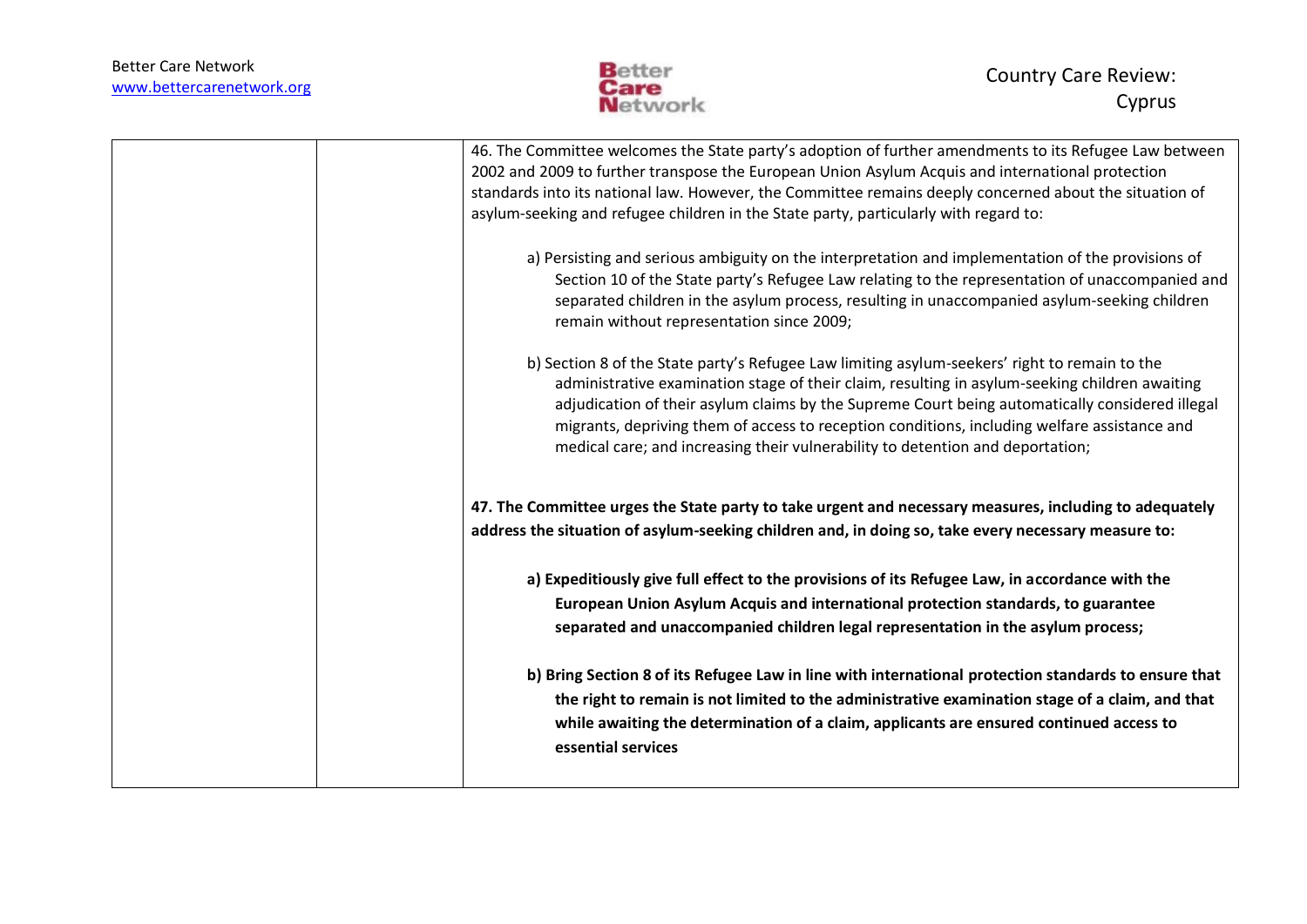

## **Sexual exploitation and trafficking**

48. The Committee welcomes the State party's abolition of so-called "artiste" visas for the entertainment sector. However, the Committee is concerned that significant problems persist with trafficking in human beings including children, in particular trafficking of women for sexual exploitation mainly in bars, nightclubs and so-called cabarets. It is further concerned that the State party's National Action Plan against Trafficking in Human Beings, which covers the period of 2010-2012 lacks a child-specific focus. **Furthermore, the Committee is concerned at the absence of adequate monitoring and oversight on the situation of heightened vulnerability to trafficking which the considerable number of migrant children residing in the State party with persons other than their parents or guardians face.** 

**49. The Committee urges the State party to expeditiously ratify the Council of Europe Convention on Action against Trafficking in Human Beings that it already signed in 2007. Furthermore, in light of its General Comment No. 13 (2011) on the right of the child to freedom from all forms of violence, the Committee urges the State party to raise awareness of the public, strengthen early detection and prevention mechanisms and ensure full protection for all children victims of sexual exploitation and abuse, including in the family and outside. The Committee also recommends that the State party take all measures necessary to fulfil its obligations as a party to the Palermo Protocols and take into account the outcome documents adopted at the 1996, 2001 and 2008 World Congresses against Sexual Exploitation of Children held, respectively, in Stockholm, Yokohama and Rio de Janeiro. It also recommends that the State party ensure adequate safeguards and checks for migrant children residing in the State party with persons other than their parents or guardians to prevent trafficking, and adopt, without further delay, a specific National Action Plan for child victims of trafficking.** 

## **Country Report**

**CRC/C/CYP/3-4**

**14 September 2011**

[http://tbinternet.ohchr.org/\\_layouts/treatybodyexternal/Download.aspx?symbolno=CRC%2fC%2fCYP%2f3-](http://tbinternet.ohchr.org/_layouts/treatybodyexternal/Download.aspx?symbolno=CRC%2fC%2fCYP%2f3-4&Lang=en) [4&Lang=en](http://tbinternet.ohchr.org/_layouts/treatybodyexternal/Download.aspx?symbolno=CRC%2fC%2fCYP%2f3-4&Lang=en)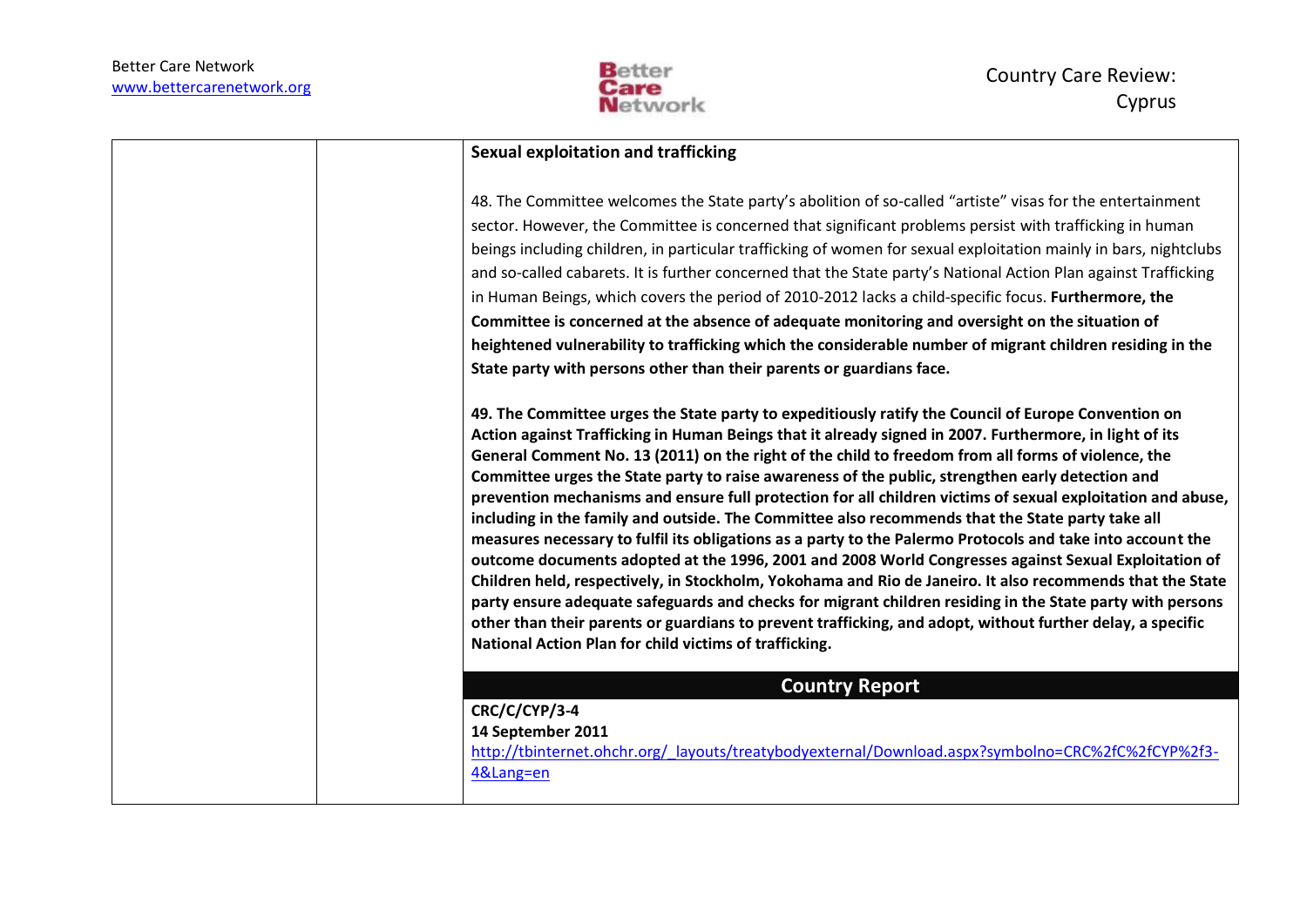

| <b>OPSC to CRC</b> | <b>Ratification</b><br><b>Date</b> | <b>Care-Related Concluding Observations</b>                                                    |
|--------------------|------------------------------------|------------------------------------------------------------------------------------------------|
|                    | 6 Apr 2006                         |                                                                                                |
| <b>OPAC to CRC</b> | <b>Ratification</b>                | <b>Care-Related Concluding Observations</b>                                                    |
|                    | <b>Date</b>                        |                                                                                                |
|                    | 2 Jul 2010                         |                                                                                                |
| <b>ICCPR</b>       | <b>Ratification</b>                | <b>Care-Related Concluding Observations</b>                                                    |
|                    | <b>Date</b>                        |                                                                                                |
|                    | 2 Apr 1969                         |                                                                                                |
| <b>ICESCR</b>      | <b>Ratification</b>                | <b>Care-Related Concluding Observations</b>                                                    |
|                    | <b>Date</b>                        |                                                                                                |
|                    | N/A                                |                                                                                                |
| <b>CEDAW</b>       | <b>Accession</b>                   | <b>Care-Related Concluding Observations</b>                                                    |
|                    | <b>Date</b>                        |                                                                                                |
|                    | 23 Jul 1985                        |                                                                                                |
| <b>CRPD</b>        | <b>Ratification</b>                | <b>Care-Related Concluding Observations</b>                                                    |
|                    | <b>Date</b>                        |                                                                                                |
|                    | 27 Jun 2011                        | CRPD/C/CYP/CO/1                                                                                |
|                    |                                    | 8 May 2017                                                                                     |
|                    |                                    | http://tbinternet.ohchr.org/ layouts/treatybodyexternal/Download.aspx?symbolno=CRPD%2fC%2fCYP% |
|                    |                                    | 2fCO%2f1⟪=en                                                                                   |
|                    |                                    | II. Positive aspects                                                                           |
|                    |                                    | 4. The Committee commends the State party for:                                                 |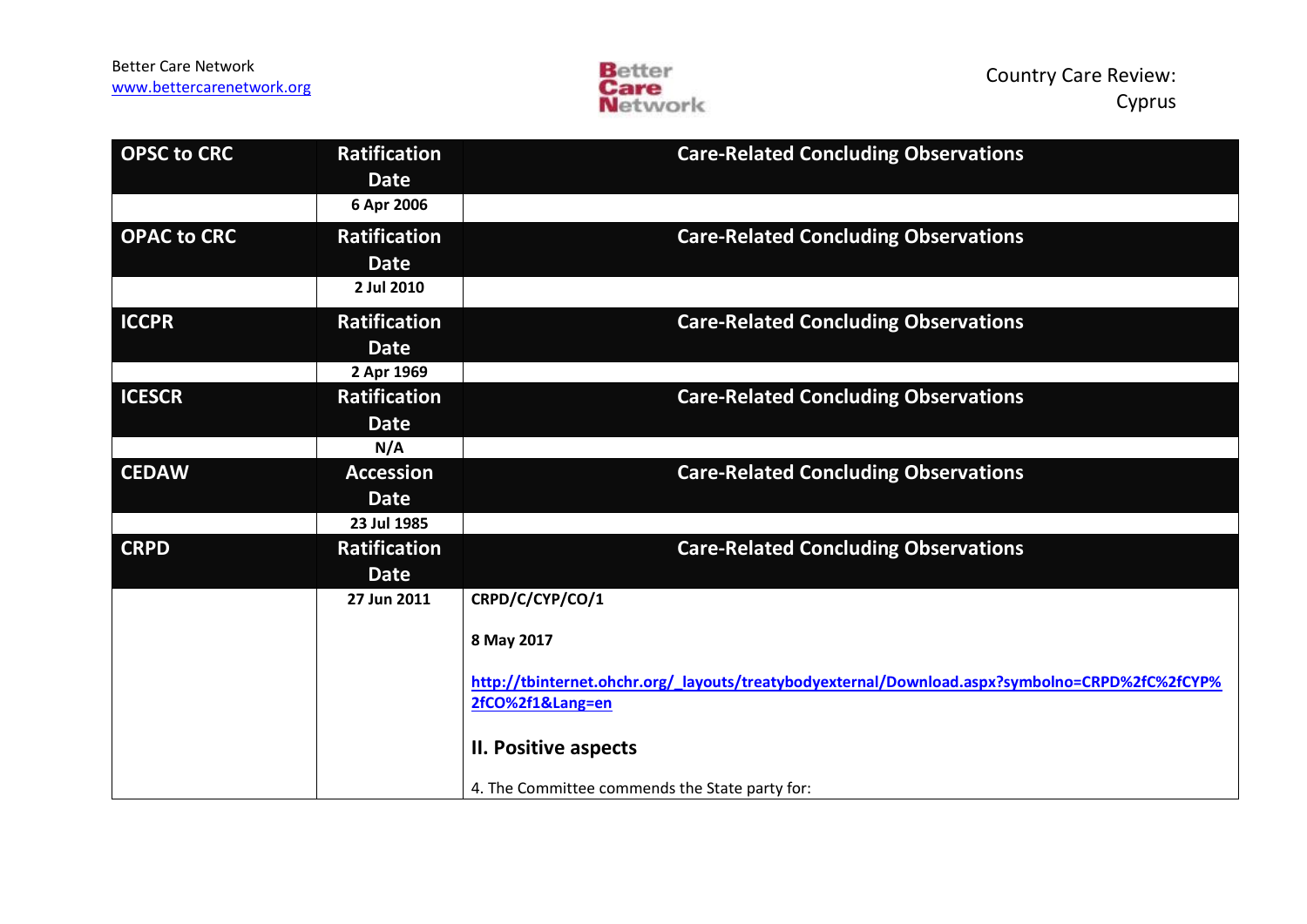

| (c) The continuation of the process of de-institutionalization of persons with disabilities who require<br>a high level of support;                                                                                                                                                                                                                                                                                                                                                |
|------------------------------------------------------------------------------------------------------------------------------------------------------------------------------------------------------------------------------------------------------------------------------------------------------------------------------------------------------------------------------------------------------------------------------------------------------------------------------------|
| III. Principal areas of concern and recommendations                                                                                                                                                                                                                                                                                                                                                                                                                                |
| B. Specific rights (arts. 5-30)                                                                                                                                                                                                                                                                                                                                                                                                                                                    |
| Children with disabilities (art. 7)                                                                                                                                                                                                                                                                                                                                                                                                                                                |
| 19. The Committee is concerned about the limited access to early intervention and support provided to<br>children with disabilities and their families, especially within the educational, health and social sector, and<br>about the inadequate financial allowances available for families of children with disabilities.                                                                                                                                                        |
| 20. The Committee recommends that the State party, in close collaboration with representative<br>organizations of persons with disabilities, adopt and implement human rights-based policies, laws and<br>regulations to increase access by children with disabilities and their families to early intervention and<br>other forms of individualized and necessary service and support, including earmarked financial support, in<br>accordance with article 28 of the Convention. |
| Right to life (art. 10)                                                                                                                                                                                                                                                                                                                                                                                                                                                            |
| 29. The Committee is concerned about the lack of preventative measures and disaggregated data on, inter<br>alia, the causes and numbers of deaths of persons with disabilities residing in psychiatric facilities,<br>institutions, group homes or other places of living.                                                                                                                                                                                                         |
| 30. The Committee urges the State party to adapt, monitor and enforce all possible measures to identify<br>causes of death, including suicide, and take all prevention measures necessary to address the situations of<br>risk of death among persons with disabilities.                                                                                                                                                                                                           |
| Freedom from exploitation, violence and abuse (art. 16)                                                                                                                                                                                                                                                                                                                                                                                                                            |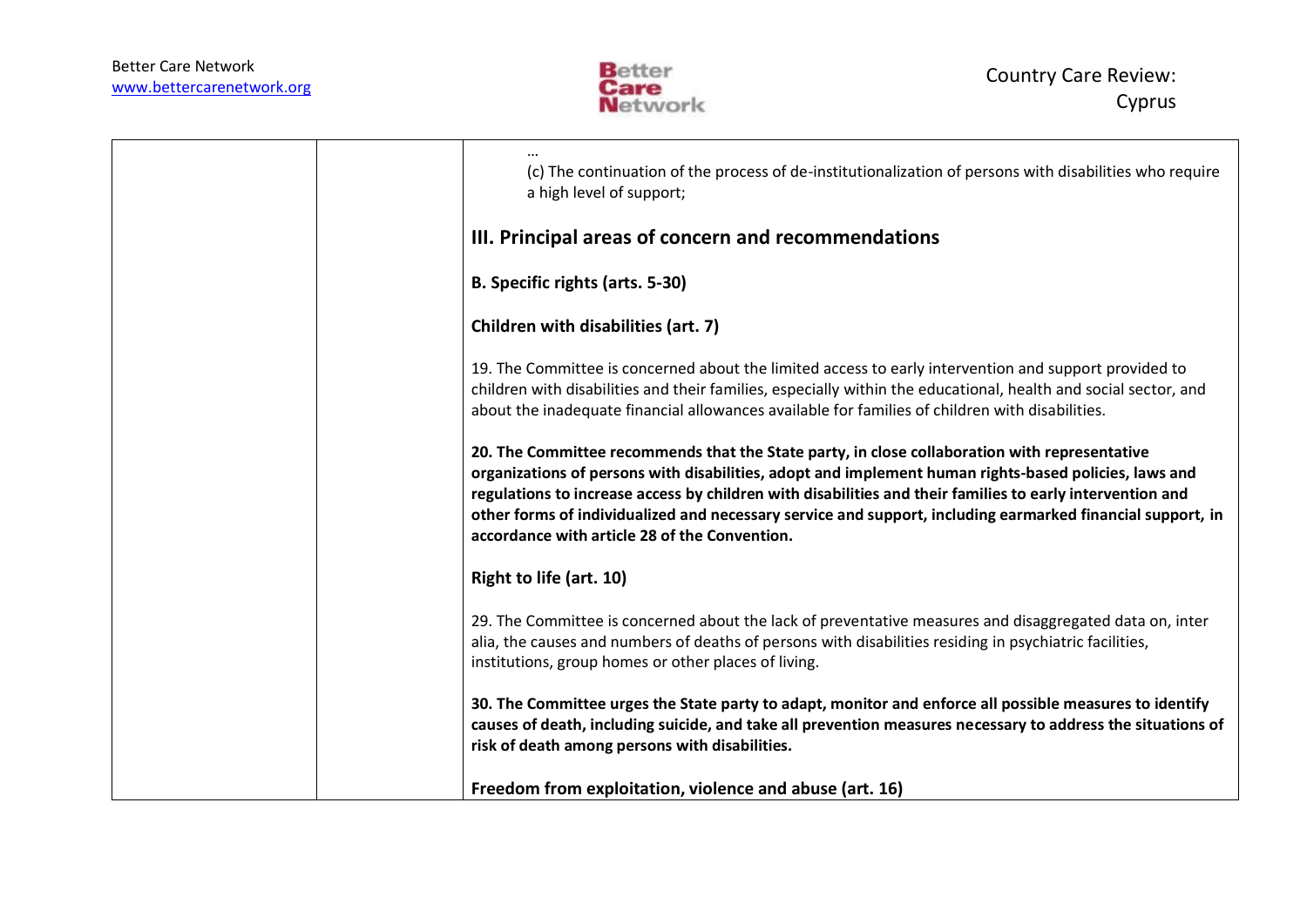

|            |                      | 39. The Committee is concerned about the insufficiency of legal provisions and accessible mechanisms to                                                                                                                                                                                                                                                                                                                                                                                                                                                                                                                                                                                                                                                                                                                                                                                                                                                       |
|------------|----------------------|---------------------------------------------------------------------------------------------------------------------------------------------------------------------------------------------------------------------------------------------------------------------------------------------------------------------------------------------------------------------------------------------------------------------------------------------------------------------------------------------------------------------------------------------------------------------------------------------------------------------------------------------------------------------------------------------------------------------------------------------------------------------------------------------------------------------------------------------------------------------------------------------------------------------------------------------------------------|
|            |                      | detect, report, prevent and combat all forms of violence, including sexual violence in private and public                                                                                                                                                                                                                                                                                                                                                                                                                                                                                                                                                                                                                                                                                                                                                                                                                                                     |
|            |                      | spheres against persons with disabilities, including children.                                                                                                                                                                                                                                                                                                                                                                                                                                                                                                                                                                                                                                                                                                                                                                                                                                                                                                |
|            |                      | 40. The Committee recommends that the State party strengthen and implement legislation and provide for<br>accessible monitoring and reporting mechanisms to detect, prevent and combat all forms of violence,<br>including sexual violence, against persons with disabilities in all settings, including all types of institutions,<br>with a particular focus on women and children with disabilities. It also recommends that the State party<br>ensure capacity-building among employees within the judiciary, police, health and social sectors to ensure<br>accessible and inclusive support services, including confidential complaint mechanisms, as well as shelters<br>and other support measures. The Committee furthermore recommends that the State party, without<br>further delay, ratify and implement the Council of Europe Convention on Preventing and Combating<br>Violence against Women and Domestic Violence (the Istanbul Convention). |
|            |                      | Living independently and being included in the community (art. 19)                                                                                                                                                                                                                                                                                                                                                                                                                                                                                                                                                                                                                                                                                                                                                                                                                                                                                            |
|            |                      | 43. The Committee is deeply concerned about the significant number of persons with disabilities who are<br>currently still institutionalized.                                                                                                                                                                                                                                                                                                                                                                                                                                                                                                                                                                                                                                                                                                                                                                                                                 |
|            |                      | 44. The Committee recommends that the State party, in close collaboration with representative<br>organizations of persons with disabilities, and in line with article 4 (3) of the Convention:<br>(a) Develop and implement safeguards securing the right to independent living;<br>(b) Adopt and immediately implement an adequately funded deinstitutionalization strategy;<br>(c) Redirect resources allocated to institutionalization and earmark and allocate them to<br>community-based services and increase the budget enabling persons with disabilities to live<br>independently across the State party with access to individually assessed and adequate services,<br>including personal assistance, within the community.                                                                                                                                                                                                                         |
| <b>UPR</b> | Date of              | <b>Link to Page</b>                                                                                                                                                                                                                                                                                                                                                                                                                                                                                                                                                                                                                                                                                                                                                                                                                                                                                                                                           |
|            |                      |                                                                                                                                                                                                                                                                                                                                                                                                                                                                                                                                                                                                                                                                                                                                                                                                                                                                                                                                                               |
|            | <b>Consideration</b> |                                                                                                                                                                                                                                                                                                                                                                                                                                                                                                                                                                                                                                                                                                                                                                                                                                                                                                                                                               |
|            | 30 Nov 2009          | http://www.ohchr.org/EN/HRBodies/UPR/Pages/CYsession6.aspx                                                                                                                                                                                                                                                                                                                                                                                                                                                                                                                                                                                                                                                                                                                                                                                                                                                                                                    |